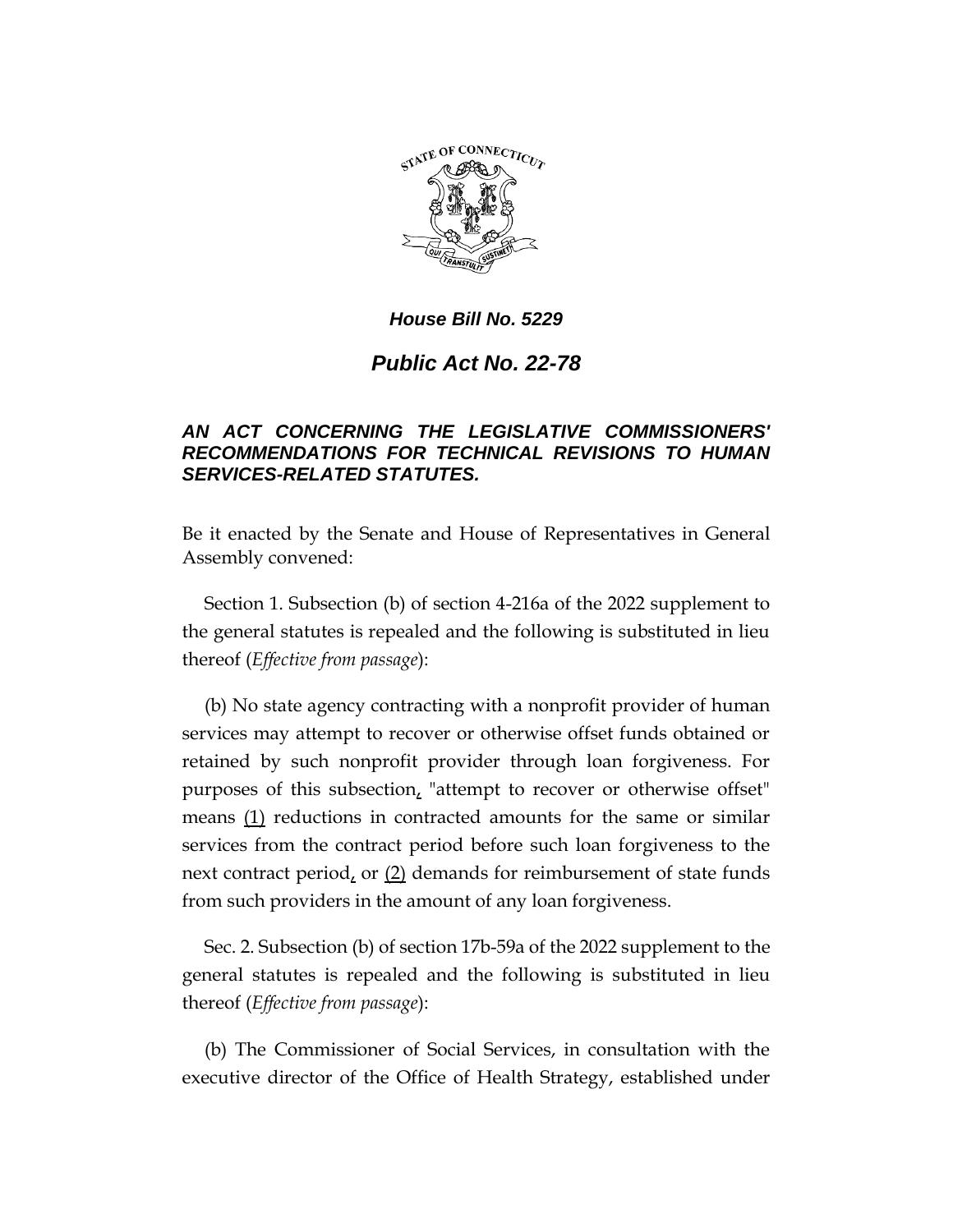section 19a-754a, shall (1) develop, throughout the Departments of Developmental Services, Public Health, Correction, Children and Families, Veterans Affairs and Mental Health and Addiction Services, uniform management information, uniform statistical information, uniform terminology for similar facilities, and uniform electronic health information technology standards, (2) plan for increased participation of the private sector in the delivery of human services, and (3) provide direction and coordination to federally funded programs in the human services agencies and recommend uniform system improvements and reallocation of physical resources and designation of a single responsibility across human services agencies lines to facilitate shared services and eliminate duplication.

Sec. 3. Section 17b-261w of the 2022 supplement to the general statutes is repealed and the following is substituted in lieu thereof (*Effective from passage*):

The Commissioner of Social Services may waive or suspend, in whole or in part, to the extent the commissioner deems necessary, any prior authorization or other utilization review criteria and procedures for the **[**Connecticut**]** state medical assistance program. The commissioner shall include notice of any such waiver or suspension in a provider bulletin sent to affected providers and posted on the **[**Connecticut Medical Assistance Program**]** state medical assistance program's Internet web site not later than fourteen days before implementing such waiver or suspension. As used in this section, **[**"Connecticut medical assistance program"**]** "state medical assistance program" means the state's Medicaid program and the Children's Health Insurance Program under Title XXI of the Social Security Act, as amended from time to time.

Sec. 4. Subsection (b) of section 7-127h of the 2022 supplement to the general statutes is repealed and the following is substituted in lieu thereof (*Effective from passage*):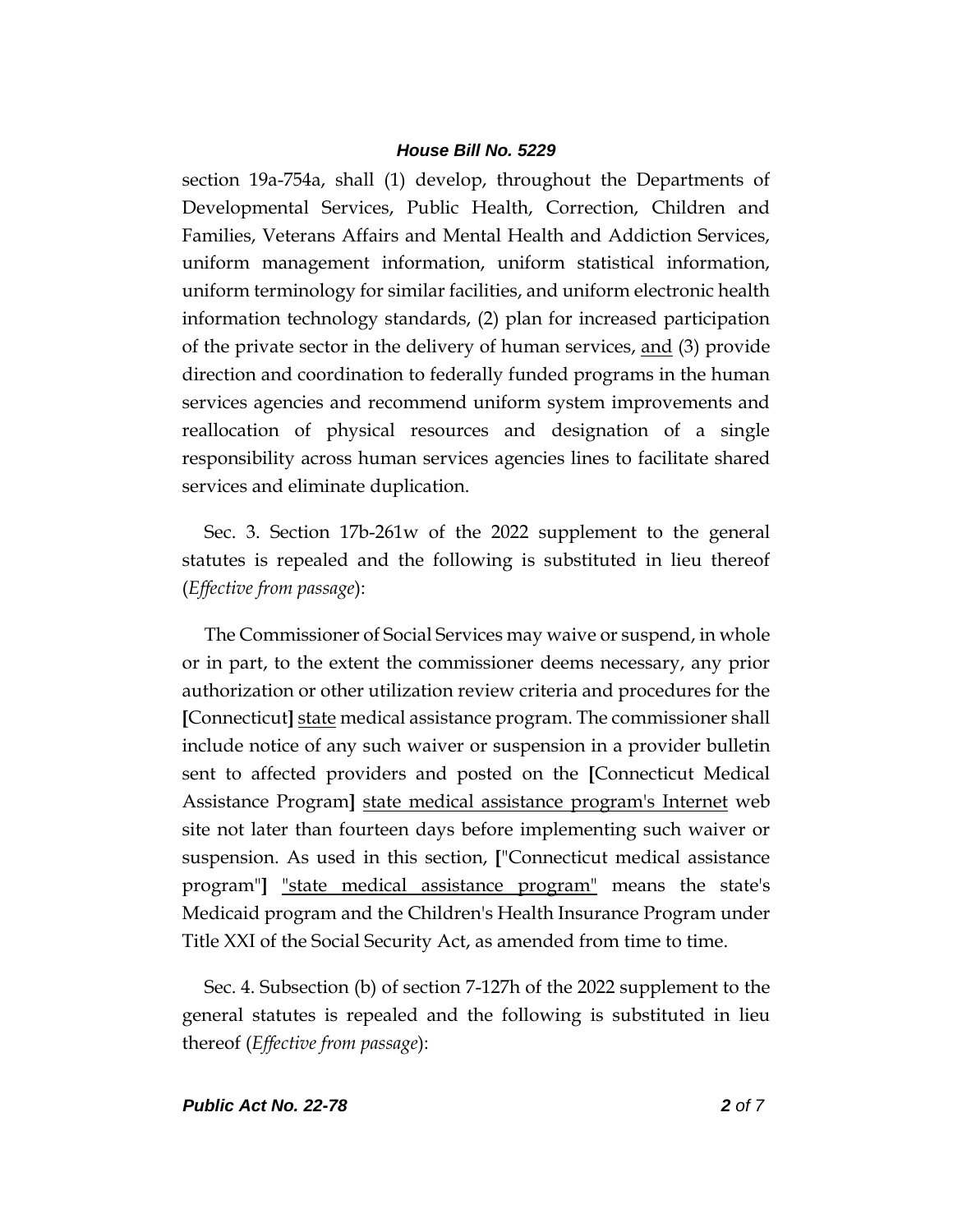(b) A multipurpose senior center established pursuant to subsection (a) of this section may **[**, but need not be limited to, providing**]** provide assistance, including, but not limited to: (1) Nutrition services; (2) health programs, including, but not limited to, mental health, behavioral health and wellness programs; (3) employment assistance; (4) intergenerational initiatives; (5) community service and civic engagement opportunities; (6) public benefits counseling; (7) socialization and educational opportunities; (8) transportation; (9) peer counseling; (10) financial and retirement counseling; (11) arts and recreation programs; and (12) case management services.

Sec. 5. Subsection (b) of section 19a-550b of the 2022 supplement to the general statutes is repealed and the following is substituted in lieu thereof (*Effective from passage*):

(b)  $(1)$  A resident shall have the right to use technology of the resident's choice that facilitates virtual monitoring or virtual visitation, provided:

**[**(1)**]** (A) The purchase, activation, installation, maintenance, repair, operation, deactivation and removal of such technology is at the expense of the resident;

**[**(2)**]** (B) The technology and any recordings and images obtained therefrom are used by the resident and any person communicating with the resident or monitoring the resident in a manner that does not violate any individual's right to privacy under state or federal law and in accordance with the provisions of this section;

**[**(3)**]** (C) A clear and conspicuous notice is placed on the door of the resident's room or living unit indicating that technology enabling virtual monitoring and intended for such use may be in use;

**[**(4)**]** (D) In cases where the resident intends to use technology for virtual monitoring in shared living situations, the resident or resident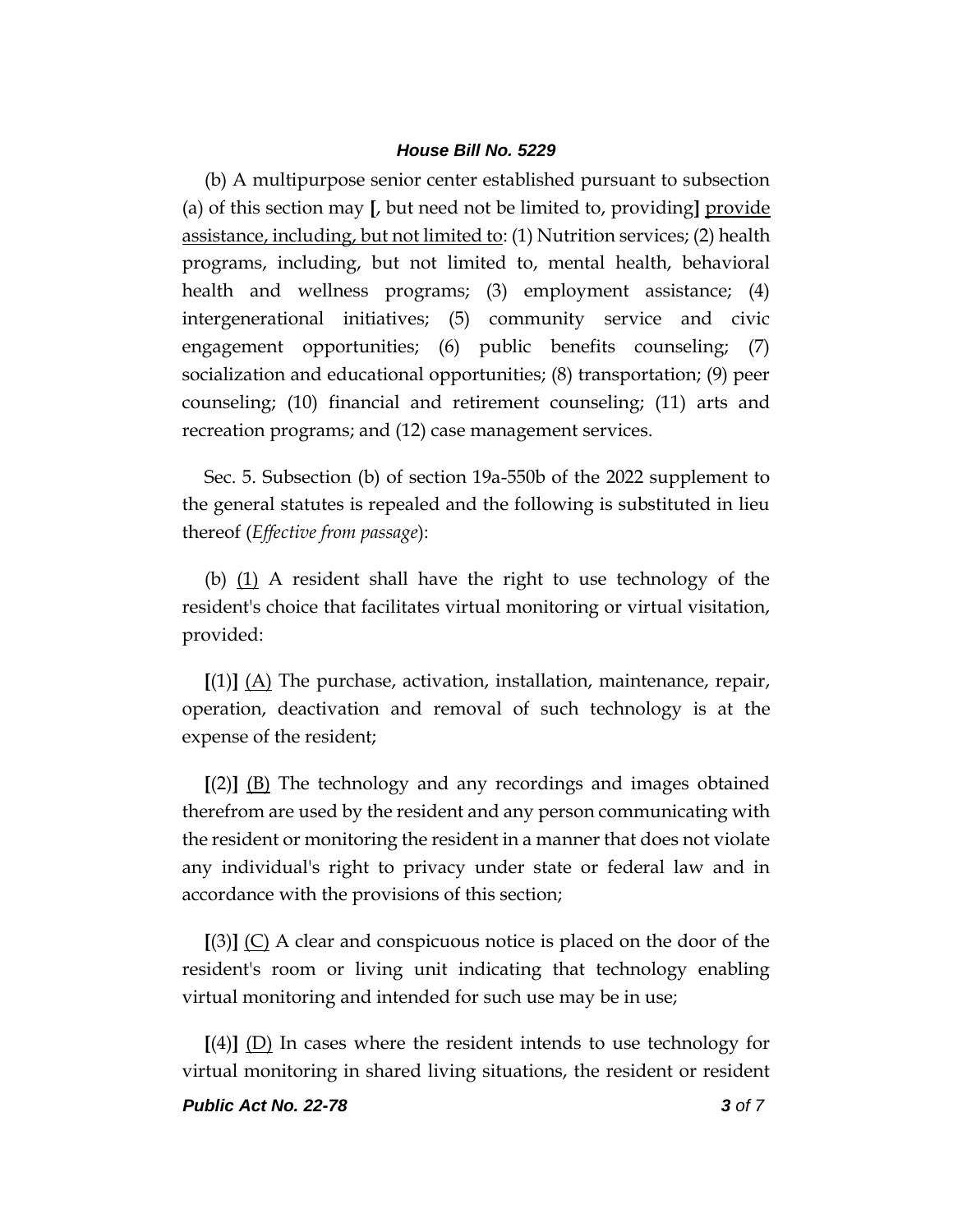representative provides advance notice to a roommate or the roommate's representative specifying the type of technology, the proposed location of the device, its intended use, intended hours of operation and whether the device is capable of recording audio or video or being activated remotely;

**[**(5)**]** (E) The resident or resident representative **[**(A)**]** (i) obtains the written consent of all roommates or resident representatives of all roommates for the use of the technology for virtual monitoring, and **[**(B)**]** (ii) if any roommate withdraws consent, ceases using the technology for virtual monitoring until consent is obtained; and

**[**(6)**]** (F) The resident or resident representative files a signed, written notice with the nursing home facility and a copy of any written consent of any roommate not less than seven days before installing or using such technology for virtual monitoring that  $[(A)]$   $(i)$  identifies the type of technology, its intended use, intended hours of operation and location of such technology in the room or living quarters,  $[(B)]$   $(i)$  states whether the technology is capable of recording audio or video or being activated or controlled remotely, **[**(C)**]** (iii) acknowledges that the resident is responsible for the purchase, activation, installation, maintenance, repair, operation, deactivation and removal of such technology, and  $[(D)]$  (iv) includes a waiver of all civil, criminal and administrative liability for the nursing home facility in accordance with subsection (d) of this section.

(2) Except **[**for the provisions of subdivision (2)**]** as provided in subparagraph (B) of subdivision (1) of this subsection, the provisions of this subsection shall not apply to cellular mobile telephones used primarily for telephonic communication or tablets not used for virtual monitoring. If a roommate withdraws consent for the use of technology for virtual monitoring, a resident or resident representative shall inform the facility, in writing, not later than seven days after the roommate withdraws consent.

*Public Act No. 22-78 4 of 7*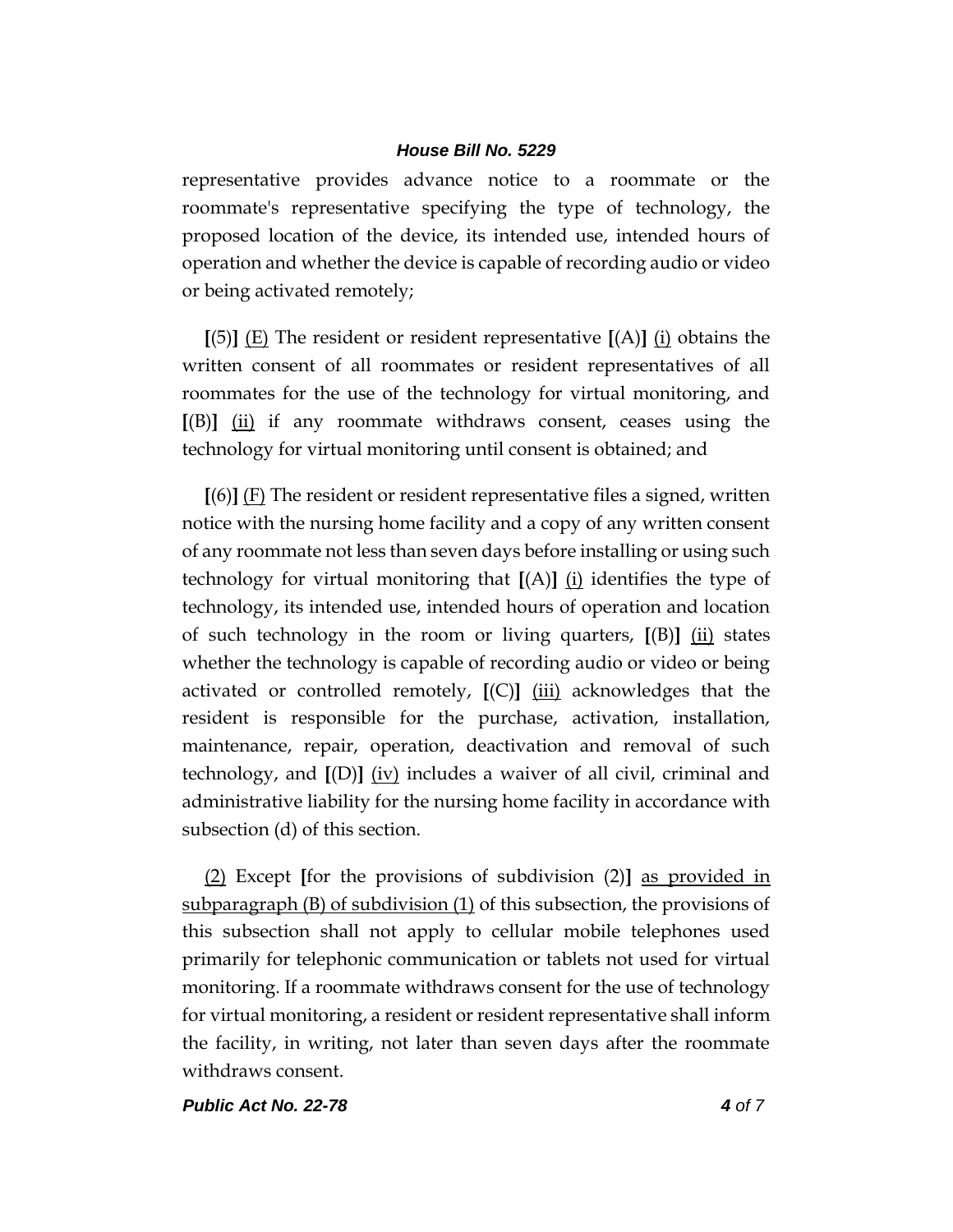Sec. 6. Subdivision (1) of subsection (c) of section 19a-550b of the 2022 supplement to the general statutes is repealed and the following is substituted in lieu thereof (*Effective from passage*):

(c) (1) A nursing home facility shall provide Internet access, electricity and a power source for technology used for virtual monitoring or virtual visitation at no cost to a resident, provided (A) a nursing home facility includes the cost of providing Internet access in cost reports filed with the Department of Social Services for purposes of Medicaid reimbursement, (B) the cost is reimbursed to the facility if the department determines that such cost is eligible for reimbursement pursuant to section 17b-340, (C) the Commissioner of Social Services uses any available funding provided by the federal government to the state and authorized by the federal government for expenses related to COVID-19 at nursing home facilities to provide grants-in-aid to such facilities for such upgrades, provided such use is approved by the federal government, and (D) a nursing home facility may assess a prorated portion of any unreimbursed cost of such upgrades to any resident privately paying for a residence in such facility and using such technology. A resident may also procure his or her own Internet connectivity. A private-paying resident who procures his or her own Internet connectivity shall not be charged for the cost of any Internet infrastructure upgrades by the nursing home facility necessary for residents to use such technology. For purposes of this subdivision, "COVID-19" means the respiratory disease designated by the World Health Organization on February 11, 2020, as coronavirus 2019, and any related mutation thereof recognized by said organization as a communicable respiratory disease.

Sec. 7. Subdivision (10) of subsection (b) of section 46a-60 of the 2022 supplement to the general statutes is repealed and the following is substituted in lieu thereof (*Effective from passage*):

*Public Act No. 22-78 5 of 7* (10) For an employer, by the employer or the employer's agent, after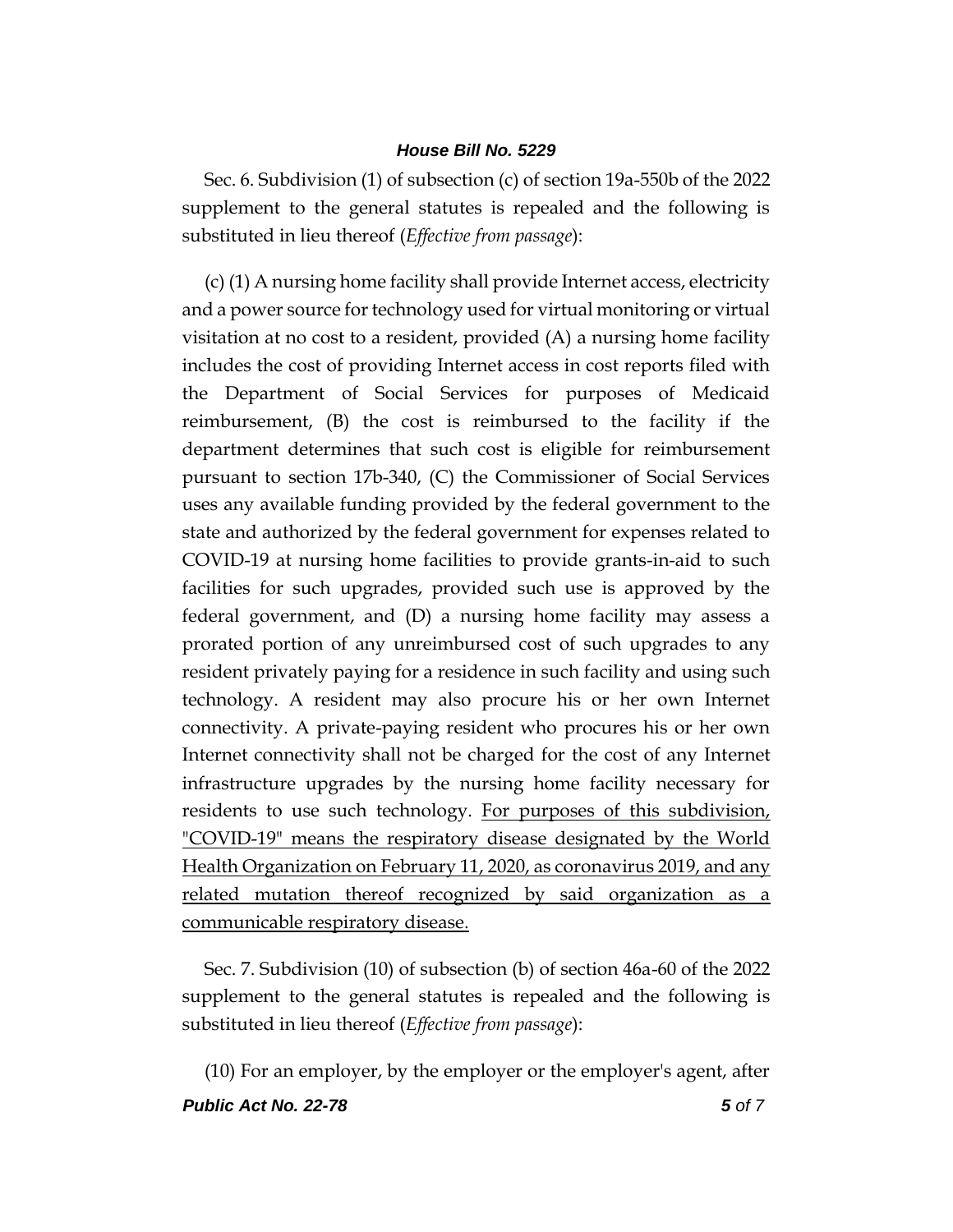informing an employee, pursuant to subdivision (9) of this subsection, of a workplace exposure to substances which may cause birth defects or constitute a hazard to an employee's reproductive system or to a fetus, to fail or refuse, upon the employee's request, to take reasonable measures to protect the employee from the exposure or hazard identified, or to fail or refuse to inform the employee that the measures taken may be the subject of a complaint filed under the provisions of this chapter. Nothing in this subdivision is intended to prohibit an employer from taking reasonable measures to protect an employee from exposure to such substances. For the purpose of this subdivision, "reasonable measures" **[**shall be**]** are those measures which are consistent with business necessity and are least disruptive of the terms and conditions of the employee's employment;

Sec. 8. Subsection (d) of section 46a-60 of the 2022 supplement to the general statutes is repealed and the following is substituted in lieu thereof (*Effective from passage*):

(d) (1) An employer shall provide written notice of the right to be free from discrimination in relation to pregnancy, childbirth and related conditions, including the right to a reasonable accommodation to the known limitations related to pregnancy pursuant to subdivision (7) of subsection (b) of this section to: (A) New employees at the commencement of employment; (B) existing employees within one hundred twenty days **[**after the effective date of this section**]** of October 1, 2017; and (C) any employee who notifies the employer of her pregnancy within ten days of such notification. An employer may comply with the provisions of this section by displaying a poster in a conspicuous place, accessible to employees, at the employer's place of business that contains the information required by this section in both English and Spanish. The Labor Commissioner may adopt regulations, in accordance with chapter 54, to establish additional requirements concerning the means by which employers shall provide such notice.